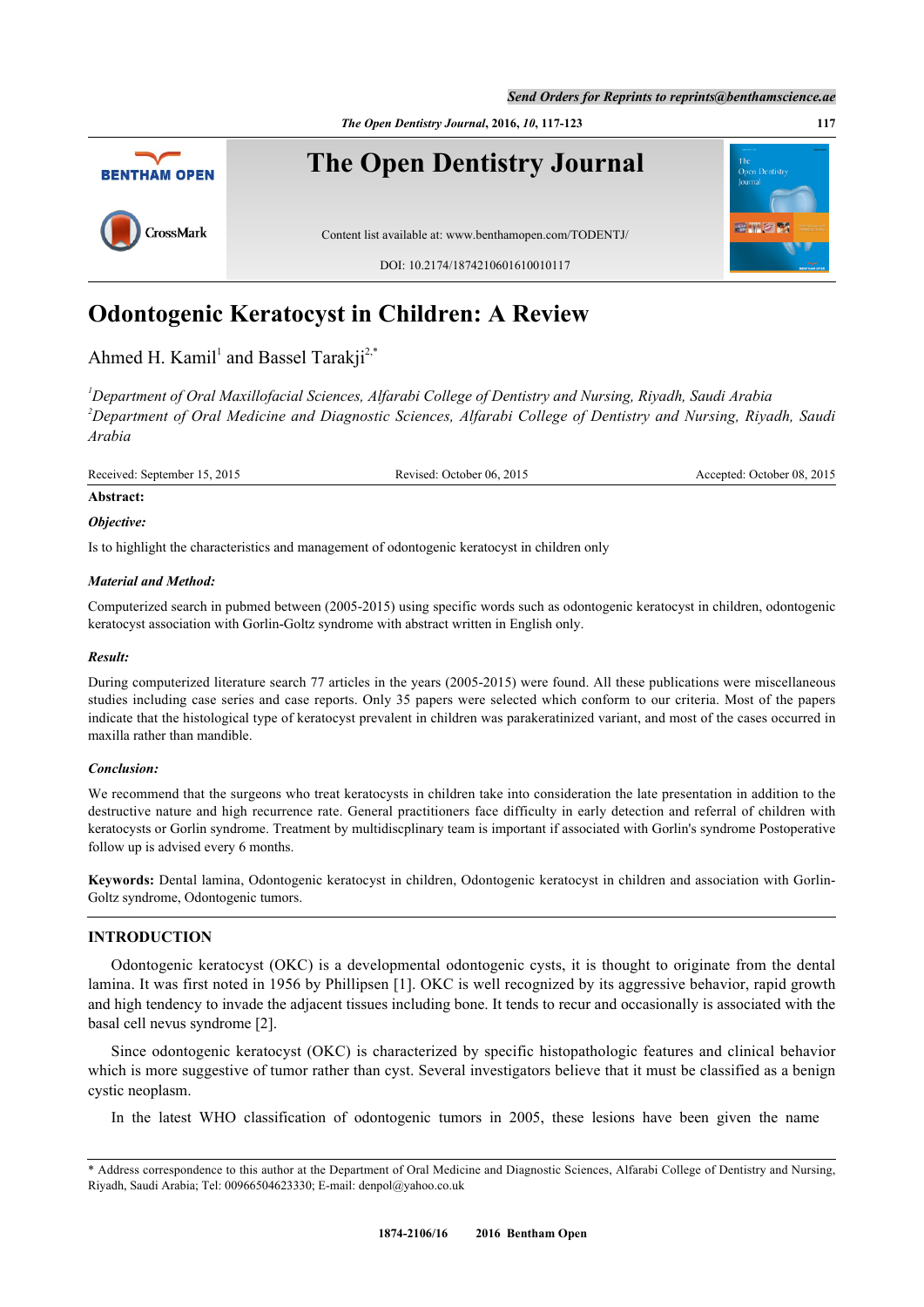### **118** *The Open Dentistry Journal, 2016, Volume 10 Kamil and Tarakji*

"Karatocystic Odontogenic Tumors" (KCOTs) [[1\]](#page-4-0).

Multiple KCOTs are usually seen with cutaneous, skeletal, ocular and neurologic abnormalities as a component of Gorlin-Goltz syndrome. These features were described first described by Gorlin and Goltz in 1960, hence the name Gorlin- Goltz syndrome [[2\]](#page-4-1).

# **ASSOCIATION WITH GORLIN-GOLLTZ SYNDROME**

Gorlin-Goltz syndrome is rare multi-system disease, which is, characterized by neoplasms and other developmental abnormalities [[3\]](#page-4-2).1 It is a hereditary condition inherited as an autosomal dominant trait and caused by abnormalities in the PTCH1 (Patched1) gene which is traced to the long arm of chromosome 9q22.3-q31[\[3](#page-4-2), [4\]](#page-4-3). Different nomenclatures have been given to this syndrome throughout the time such as nevoid basal cell carcinoma syndrome, Gorlin syndrome, fifth phacomatosis, multiple basilioma syndrome, hereditary cutaneomandibular polyoncosis and the most complex one 'Jaw-cyst-basal-cell-nevus, bifid rib syndrome[[3](#page-4-2)]. Diagnosis of Gorlin-Goltz syndrome is made when two major criteria or one major and two minor criteria are identified. The major criteria includes odontogenic keratocysts of the jaws, more than two sites of basal cell carcinomas or one site of basal cell carcinoma in persons younger than 20 years, three or more palmar or plantar pits, calcification of falx cerebri, bifid or fused ribs, first-degree relative with Gorlin-Goltz syndrome.

The incidence of this disorder lies in the range of 50,000 to 150,000 in the general population, affected by regional distribution [[5\]](#page-4-4). Males and females show equal predilection [[5\]](#page-4-4).

The age of diagnosis of NBCCS is usually 13 years while average age for detection of basal cell carcinoma syndrome is 20 years [\[6\]](#page-4-5). The clinical presentation of syndrome differs among individuals within the same family or members of different families. Muliple keratocysts should alert the dentist to the possible diagnosis of this syndrome.

# **THE MANAGEMENT AND PROGNOSIS OF KEARATOCYST IN CHILDREN**

One of the objectives of this current review is to detect if there is specific characteristic features regarding the behavior and prognosis of odontogenic keratocyst in children.

Odontogenic cysts have low prevalence in children. Keratocystic odontogenic tumor (KCOT) usually appears in the second, third and fourth decades of life (54.2%) and rare cases reported as early as the first, and as late as the ninth decade of life [\[7](#page-4-6), [8](#page-4-7)]. Treatment of KCOTs is still a debatable subject because of their great tendency to recur [\[7](#page-4-6), [9](#page-4-8) - [11\]](#page-4-9). Occasionally decompression or marsupialization are the first surgical manipulations in KCOT and when the volume becomes smaller in size, enucleation has to be performed [\[5](#page-4-4), [8](#page-4-7)].

Ravi *et al*. revealed a case of 11 years old boy which was diagnosed as Gorlin-Goltz syndrome according to clinical history, radiographic imaging and histopathology. The cyst was surgically enucleated with good prognosis [[12\]](#page-4-10).

Maria *et al* [[13\]](#page-5-0) reported a case of a 10- years old boy with keratocystic odontogenic tumor on the right side of mandible, in an attempt to maintain the permanent teeth, the patient was submitted to decompression procedure by extraction of the primary molars and insertion of iodoform gauze, The permanent teeth went to natural eruption and 2 years after the first visit lesion had healed. Patient was referred to orthodontic treatment and radiographic follow-up of 7 years showed no lesion recurrence. He concluded, the treatment option should consider conservative managements with low morbidity particularly in young patients.

Vijay [[14\]](#page-5-1) reported a case of a 6-years old boy keratocystic odontogenic tumor in left posterior side of mandible, where the tumor was surgically enucleated followed by application of Carnoy's solution for 5 minutes, good healing and bone regeneration was achieved ,the lesion showed no evidence of recurrence during the first year of follow up. He concluded that, the first priority is to the preservation of adjacent vital structures, and hence less postoperative complications. Enucleation with or without chemical cautery using Carnoy's solution followed by iodoform dressing can be considered as a more conservative treatment modality with a low tendency to recurrence ,and fairly good healing for keratocystic odontogenic tumor. He also recommended a long postoperative observation period due to the high tendency of recurrence of the lesion.

Singh *et al.* [\[15](#page-5-2)] reported a keratocystic odontogenic tumour in an 11-years old female which he treated by surgical enucleation of the cyst, according to the principle of Partsch II. The cystic linings were removed and curettage was done with Carnoy's solution. The site was closed with betadine soaked gauze pack and their borders were then sutured to create an open cavity that communicates with the oral cavity.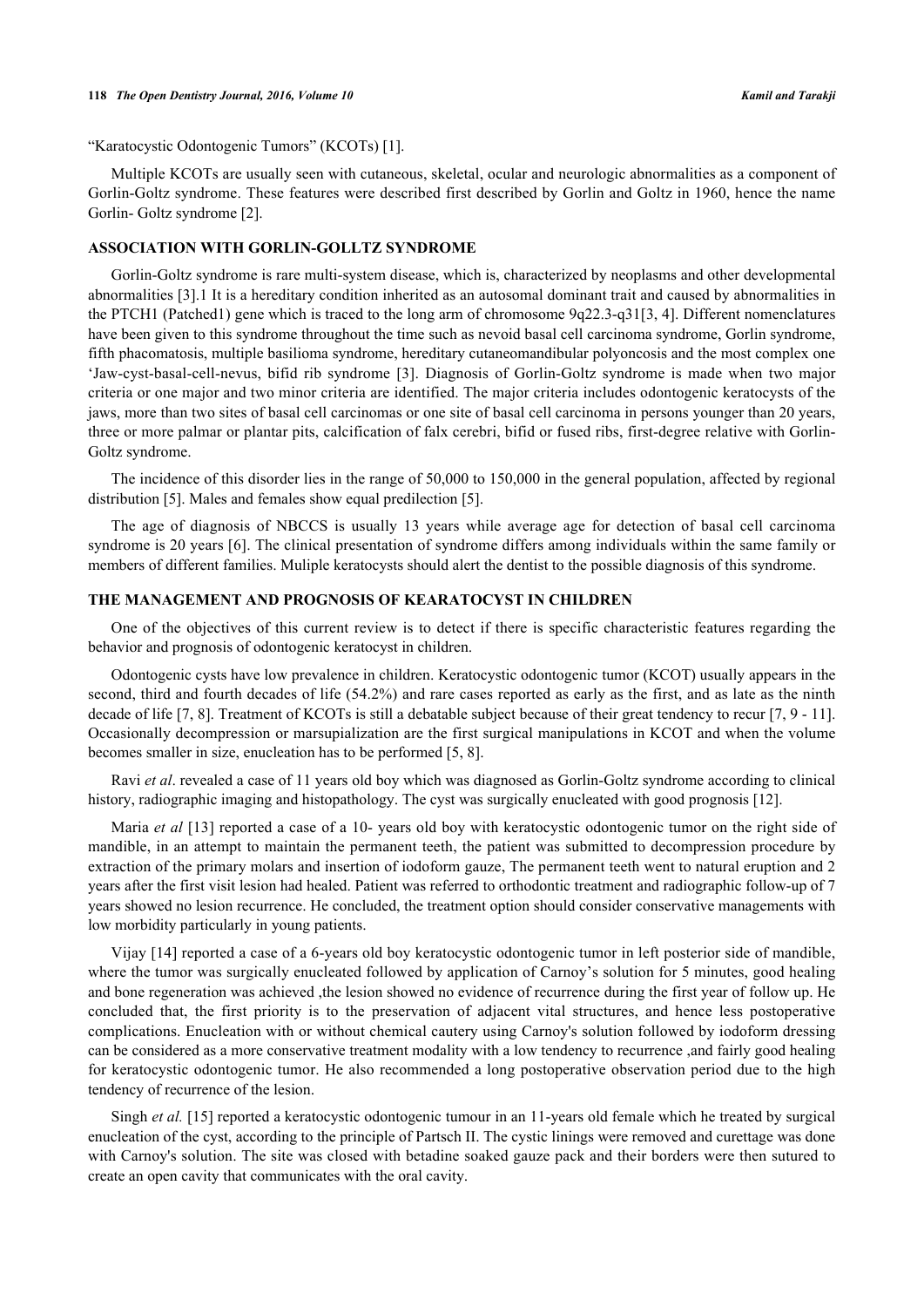Rakesh *et al.* [\[16](#page-5-3)] reported a case of keratocystic odontogenic tumour associated with Gorlin-Goltz syndrome in a male patient aged 12 years of age, Marsupialization followed by enucleation of upper odontogenic keratocyst and scraping of bony cavity was done with surgical bur and curette.

Chaudhary [\[17\]](#page-5-4) reported a case of keratocystic odontogenic tumor which was primarily misdiagnosed as dentigerous cyst, the cyst was surgically enucleated fold lowed by application of Carnoy's solution application as chemical cauterization to reduce the recurrence.

# **DISCUSSION**

In this current review we have tried to find out if there are special features of odontogenic keratocyst in children regarding the behavior and management. During our search it became very conspicuous to us that most of the literature is either case reports or case series or miscellaneous studies. This reflects the dearth of information concerning the behavior and management of odontogenic keratocyst.The odontogenic keratocyst (OKC) is regarded as an aggressive lesion due to its characteristic high tendency to recur ,and to invade adjacent tissues [\[15](#page-5-2) - [18\]](#page-5-5). In 1967, Toller suggested that the OKC should be classified as a benign tumor rather than a cyst based on its characteristic clinical features [[19\]](#page-5-6).

The abundance of, research papers supporting the tumorigenic characterstics of odontogenic keratocyst have encouraged the WHO to categorize the lesion as a tumor. This decision was based on several factors:

#### **Behavior**

As stated earlier, the OKC is locally aggressive and highly recurrent.

# **Histopathology**

Studies executed by Ahlfors and others demonstrated the basal layer of the OKC (KCOT) budding into connective tissue. In addition to that mitotic figures were commonly seen in the suprabasal layers.

# **Genetics**

PTCH ('patched'), a tumor suppressor gene involved in both nevoid basal cell carcinoma syndrome and sporadic KCOTs, commonly found on chromosome 9q22.3-q31.36-40 normally, PTCH together with the oncogene SMO ('smoothened') forms receptor complex for the SHH ('sonic hedgehog') ligand. PTCH binding to SMO inhibits growthsignal transduction. SHH binding to PTCH releases this inhibition. If the normal function of PTCH is lost, the proliferation-stimulating effects of SMO are allowed to predominate [[20,](#page-5-7) [21\]](#page-5-8).

Management of odontogenic keratocyst particularly in children still remains a subject of debate. The decision on the treatment treatment option should be established on the size and site of the lesion, recurrence status and radiographic evidence of cortical destruction and histologic variety as it is well known that parakeratotic type is more common in young age. Guided by the aforementioned characteristics, there is a general accord in the literature, for aggressive surgical approaches with complete lesion eradication, such as resection with or without reconstruction. These aggressive manipulations may lead to deformities, which may lead to serious psychosocial outcomes, especially in adolescents. Thence, the priority has been given to the reduction of complications as much as possible [\[22](#page-5-9) - [27](#page-5-10)].

Most of the studies revealed high tendency to recurrence where enucleation is the only surgical manipulation, but this can be considerably decreased when combined with adjunctive procedures[[23,](#page-5-11) [28](#page-5-12), [29](#page-5-13)]. However, adjunctive manipulations, including Peripheral Ostectomy, Carnoy' s solution, and Cryotherapy, have their own risks [[25](#page-5-14)]. For instance, Carnoy's solution and other chemical cauterization might cause damage to nearby vital structures such as the IAN and/or permanent tooth buds in mixed dentition. When the cystic lesion lies adjacent to vital structures, marsupialization or decompression is more wise approach in this situation [[25](#page-5-14), [29](#page-5-13)]. On the other hand, if lesions are away from these vital structures, then chemical cauterization utilizing Carnoy's solution would be more acceptable given its ability to permeate and fix tissues up to a depth of 1.54 mm into the bone after 5 minutes of application [\[23](#page-5-11), [24](#page-5-15), [29,](#page-5-13) [30](#page-5-16)]. Cryotherapy is another procedure which can give similar outcomes, but may produce complications such as wound dehiscence noted in most cases [[24](#page-5-15)[, 31\]](#page-5-17). Peripheral Ostectomy is impractical in cases where cysts are large owing to the presence of very thin bony walls, and is not advised in cases with ameloblastoma because it may lead to seeding of ameloblastoma foci deeper in the bone [\[13](#page-5-0), [24\]](#page-5-15). However, a large cavity following enucleation it is more prudent to allow it to heal by secondary intention rather than primary wound closure to avoid the hazards of postoperative infection [\[22](#page-5-9), [24](#page-5-15), [28](#page-5-12)].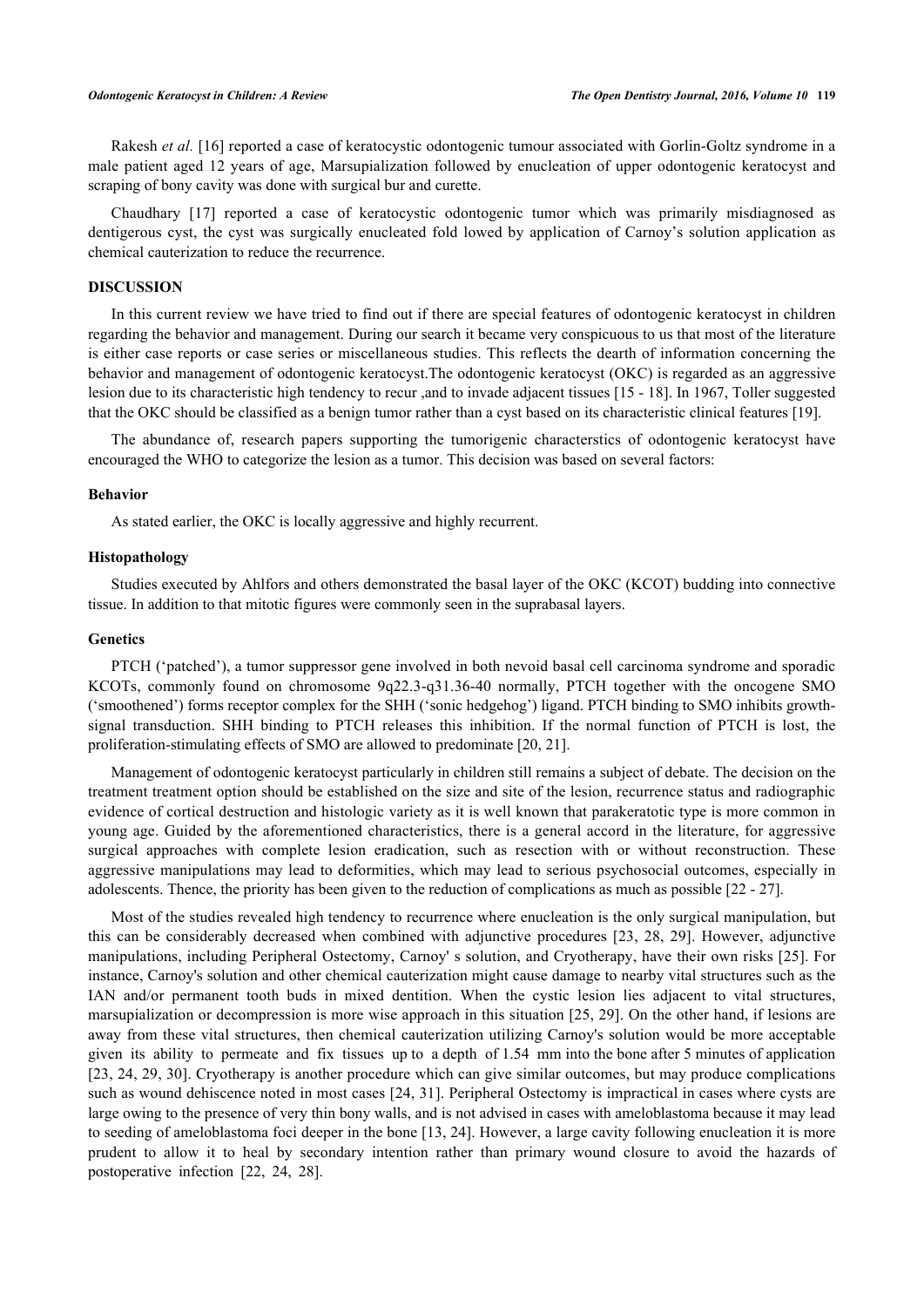# **120** *The Open Dentistry Journal, 2016, Volume 10 Kamil and Tarakji*

The ideal properties of dressing material used for dressin wounds in the oral cavity should consist of following: alleviation of postoperative pain, upgrading of healing and safeguard against infection. Iodoform is regarded as a dressing material owing to its capability to reduce wound fluids by Fibrinolytic activity, exhibits antimicrobial activity after topical application and covers exposed bone surfaces to reduce pain [\[32](#page-5-18), [33\]](#page-5-19). Recently investigators have shown that decompression and marsupialization change the epithelial lining of keratocystic odontogenic tumor into a less aggressive form, and some tumors have undergone complete resolution with these treatment modalities [\[22](#page-5-9), [24](#page-5-15)]. Based on the above results, they recommended performing enucleation with or without chemical cauterization utilizing Carnoy's solution followed by iodoform gauze dressing for all cases specially in children.

Yildirim *et al.* [\[22](#page-5-9)] and Hadziabdic *et al.* [[34\]](#page-6-0) have shown that radiographically complete bone resolution was achieved in about 12 and 16 months in their respective studies.

In children with unerupted teeth, aggressive manipulations endanger the eruption process and the development of the involved jaw, hence conservative approach should be given first priority [[10](#page-4-11)]. Thus, in young patients conservative treatment should be considered rather than aggressive one. On the other hand, en bloc resection is thought of in the following cases:

- 1. Cases of cyst's recurrence in spite of prior enucleation with an adjunctive procedure.
- 2. When odontogenic keratocysts recur inspite of prior marsupialization followed by enucleation with an adjunctive procedure.
- 3. In cases of multiple nonsyndromic or syndromic odontogenic keratocysts of NBCCS.
- 4. Where diagnosed odontogenic keratocysts show particularly aggressive clinical behavior which require radical resection as the first treatment option [\[21](#page-5-8)].

Finally this review reflects very clearly the lack of literature relating to behavior and management of keratocyst in children as most of the papers were case reports or case series.

# **CONCLUSION**

This study has shown that there is a lack of published literature relating to odontogenic keratocyst in children, as most of the papers were case reports and case series or miscellaneous studies (Table **[1](#page-3-0)**).

We recommend surgeons who treat keratocysts in children to take into consideration the late presentation in addition to the destructive nature and high recurrence rate. General practitioners face difficulty in early detection and referral of children with keratocysts or Gorlin syndrome. Treatment by multidiscplinary team is important if associated with Gorlin's syndrome. Postoperative follow up is advised every 6 months.

<span id="page-3-0"></span>

|  |  |  | Table 1. Table showing the authors, year of publication and type of study of the referrences in the review. |  |  |  |  |
|--|--|--|-------------------------------------------------------------------------------------------------------------|--|--|--|--|
|--|--|--|-------------------------------------------------------------------------------------------------------------|--|--|--|--|

| <b>Author (Year)</b>    | <b>Type of Study</b> |  |  |  |
|-------------------------|----------------------|--|--|--|
| Shear M (2002)          | Experimental study   |  |  |  |
| Patil et al. (2005)     | Case report          |  |  |  |
| Shin et al. (2005)      | Case report          |  |  |  |
| Ramaglia et al. (2006)  | Case report          |  |  |  |
| Chirapathomsakul(2006)  | Case report          |  |  |  |
| Freitas et al. (2006)   | Case report          |  |  |  |
| Maurette et al. (2006)  | preliminary study    |  |  |  |
| Giuliani et al. (2006)  | Case report          |  |  |  |
| Hellstein et al. (2007) | Case report          |  |  |  |
| Park et al. (2008)      | Case report          |  |  |  |
| Tolstunov (2008)        | Case rport           |  |  |  |
| Neville et al. (2009)   | <b>Book</b>          |  |  |  |
| Hyun et al. (2009)      | Case report          |  |  |  |
| Neelampari (2010)       | Case report          |  |  |  |
| Singh et al. (2010)     | Case report          |  |  |  |
| Mahadesh et al. (2010)  | Case report          |  |  |  |
| Yildirim et al. (2010)  | Case report          |  |  |  |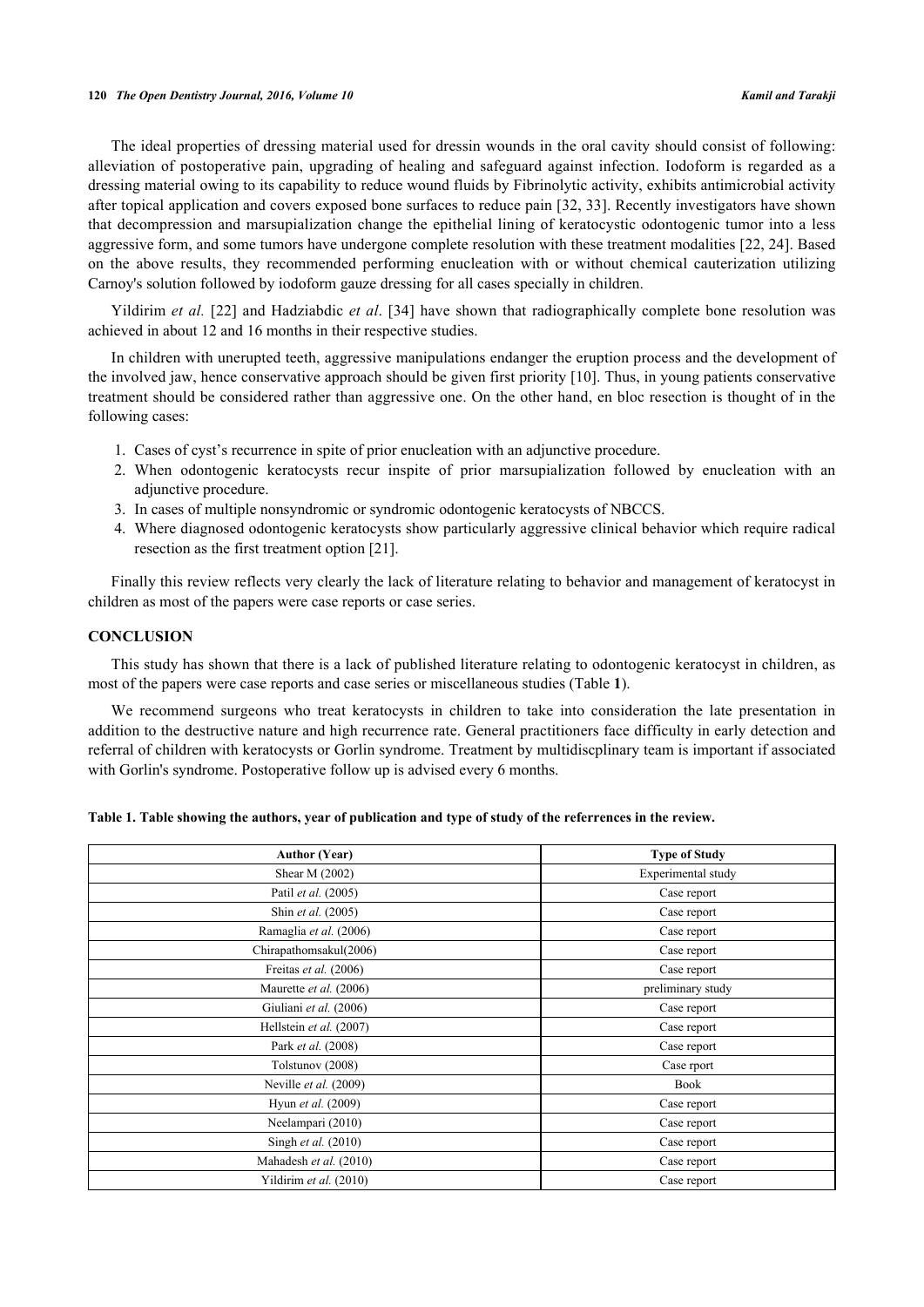#### *(Table ) contd.....*

| <b>Author (Year)</b>     | <b>Type of Study</b> |  |  |
|--------------------------|----------------------|--|--|
| Veena et al. (2011)      | Case report          |  |  |
| Hemavathy et al. (2011)  | Case report          |  |  |
| Kalaskar et al. (2011)   | Case report          |  |  |
| Hadziabdic et al. (2011) | Case report          |  |  |
| Maria et al. (2012)      | Case report          |  |  |
| Chaudhary et al. (2012)  | Case report          |  |  |
| Zhou et al. (2012)       | Case report          |  |  |
| Güler et al. (2012)      | Case reeport         |  |  |
| Carneiro et al. (2012)   | Case report          |  |  |
| Mizokami et al. (2012)   | Case report          |  |  |
| Ortega et al. (2013)     | Case report          |  |  |
| Rosti et al. (2013)      | Case report          |  |  |
| Ravi et al. (2013)       | Case report          |  |  |
| Rakesh et al. (2013)     | Case report          |  |  |
| Chaudhary et al. (2013)  | Case report          |  |  |
| Freedman et al. (2013)   | Case report          |  |  |
| Kumar et al. (2015)      | Case series          |  |  |

# **CONFLICT OF INTEREST**

The authors confirm that this article content has no conflict of interest.

# **ACKNOWLEDGEMENTS**

Declared none.

# **REFERRENCES**

- <span id="page-4-0"></span>[1] Neville BW, Dam DD, Allen CM, Bouquot JE. Oral and maxillofacial pathology. 3<sup>rd</sup> ed. Philadelphia: WB. Saunders 2009; pp. 683-7.
- <span id="page-4-1"></span>[2] Neelampari R. Parikh. Nonsyndromic multiple odontogeni-ckeratocysts: Case Report. J Adv Dent Res 2010; 1: 71-4.
- <span id="page-4-2"></span>[3] Ortega García de Amezaga A, García Arregui O, Zepeda Nuño S, *et al.* Aguirre Urizar gorlin-goltz syndrome: clinicopathologic aspects. Med Oral Pathol Oral Cir Bucal 2008; 2013: E338-43.
- <span id="page-4-3"></span>[4] Rosti RO, Aktas I, Kayserili H, *et al.* Gorlin's syndrome: case report and management protocol. Balkan J Med Gen 2009; 2013: 1.
- <span id="page-4-4"></span>[5] Patil K, Mahima VG, Gupta B. Gorlin syndrome: a case report. J Indian Soc Pedod Prev Dent 2005; 23(4): 198-203. [\[http://dx.doi.org/10.4103/0970-4388.19010](http://dx.doi.org/10.4103/0970-4388.19010)] [PMID: [16327143](http://www.ncbi.nlm.nih.gov/pubmed/16327143)]
- <span id="page-4-5"></span>[6] Ramaglia L, Morgese F, Pighetti M, Saviano R. Odontogenic keratocyst and uterus bicornis in nevoid basal cell carcinoma syndrome: case report and literature review. Oral Surg Oral Med Oral Pathol Oral Radiol Endod 2006; 102(2): 217-9. [\[http://dx.doi.org/10.1016/j.tripleo.2005.08.009\]](http://dx.doi.org/10.1016/j.tripleo.2005.08.009) [PMID: [16876065](http://www.ncbi.nlm.nih.gov/pubmed/16876065)]
- <span id="page-4-6"></span>[7] Chirapathomsakul D, Sastravaha P, Jansisyanont P. A review of odontogenic keratocysts and the behavior of recurrences. Oral Surg Oral Med Oral Pathol Oral Radiol Endod 2006; 101(1): 5-9. [\[http://dx.doi.org/10.1016/j.tripleo.2005.03.023\]](http://dx.doi.org/10.1016/j.tripleo.2005.03.023) [PMID: [16360602](http://www.ncbi.nlm.nih.gov/pubmed/16360602)]
- <span id="page-4-7"></span>[8] Shear M. The aggressive nature of the odontogenic keratocyst: is it a benign cystic neoplasm? Part 1. Clinical and early experimental evidence of aggressive behaviour. Oral Oncol 2002; 38(3): 219-26. [\[http://dx.doi.org/10.1016/S1368-8375\(01\)00065-3\]](http://dx.doi.org/10.1016/S1368-8375(01)00065-3) [PMID: [11978543](http://www.ncbi.nlm.nih.gov/pubmed/11978543)]
- <span id="page-4-8"></span>[9] Freitas DQ, Tempest LM, Sicoli E, Lopes-Neto FC. Bilateral dentigerous cysts: review of the literature and report of an unusual case. Dentomaxillofac Radiol 2006; 35(6): 464-8. [\[http://dx.doi.org/10.1259/dmfr/26194891\]](http://dx.doi.org/10.1259/dmfr/26194891) [PMID: [17082341](http://www.ncbi.nlm.nih.gov/pubmed/17082341)]
- <span id="page-4-11"></span>[10] Hyun HK, Hong SD, Kim JW. Recurrent keratocystic odontogenic tumor in the mandible: a case report and literature review. Oral Surg Oral Med Oral Pathol Oral Radiol Endod 2009; 108(2): e7-e10. [\[http://dx.doi.org/10.1016/j.tripleo.2009.04.030\]](http://dx.doi.org/10.1016/j.tripleo.2009.04.030) [PMID: [19615649](http://www.ncbi.nlm.nih.gov/pubmed/19615649)]
- <span id="page-4-9"></span>[11] Maurette PE, Jorge J, de Moraes M. Conservative treatment protocol of odontogenic keratocyst: a preliminary study. J Oral Maxillofac Surg 2006; 64(3): 379-83. [\[http://dx.doi.org/10.1016/j.joms.2005.11.007\]](http://dx.doi.org/10.1016/j.joms.2005.11.007) [PMID: [16487797](http://www.ncbi.nlm.nih.gov/pubmed/16487797)]
- <span id="page-4-10"></span>[12] Prakash R, Verma S, Agarwal N, *et al.* Udita Singh. Gorlin-Goltz syndrome: a rare case report. BMJ 2013 [Published online 2013 June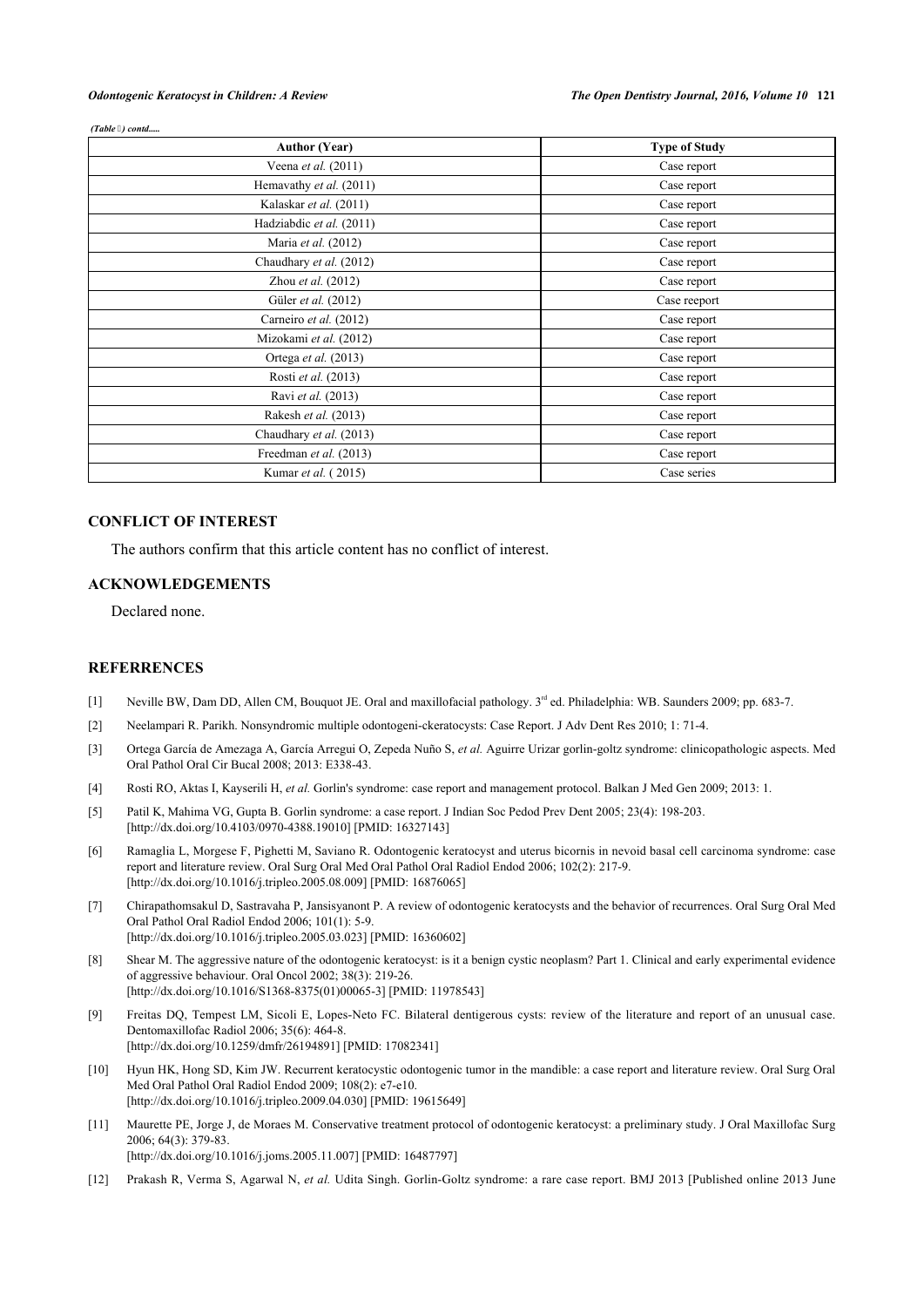27];2013: bcr 2013010409. [\[http://dx.doi.org/10.1136/bcr-2013-010409](http://dx.doi.org/10.1136/bcr-2013-010409)] [PMID: [3702894\]](http://www.ncbi.nlm.nih.gov/pubmed/3702894)

- <span id="page-5-0"></span>[13] Deboni MC, Brozoski MA, Traina AA, Acay RR, Naclério-Homem MdaG. Surgical management of dentigerous cyst and keratocystic odontogenic tumor in children: a conservative approach and 7-year follow-up. J Appl Oral Sci 2012; 20(2): 282-5. [\[http://dx.doi.org/10.1590/S1678-77572012000200025\]](http://dx.doi.org/10.1590/S1678-77572012000200025) [PMID: [22666848](http://www.ncbi.nlm.nih.gov/pubmed/22666848)]
- <span id="page-5-1"></span>[14] Kumar V. Conservative surgical approach to aggressive benign odontogenic neoplasm: a report of three cases. J Korean Assoc Oral Maxillofac Surg 2015; 41(1): 37-42. [\[http://dx.doi.org/10.5125/jkaoms.2015.41.1.37\]](http://dx.doi.org/10.5125/jkaoms.2015.41.1.37) [PMID: [25741467](http://www.ncbi.nlm.nih.gov/pubmed/25741467)]
- <span id="page-5-2"></span>[15] Singh M, Gupta KC. Surgical treatment of odontogenic keratocyst by enucleation. Contemp Clin Dent 2010; 1(4): 263-7. [PMID: [22114435\]](http://www.ncbi.nlm.nih.gov/pubmed/22114435)
- <span id="page-5-3"></span>[16] Namdeoraoji Bahadure R, Surendraji Jain E, Badole G. Gorlin and goltz syndrome: a case report with surgical review. Int J Clin Pediatr Dent 2013; 6(2): 104-8. [\[http://dx.doi.org/10.5005/jp-journals-10005-1199\]](http://dx.doi.org/10.5005/jp-journals-10005-1199) [PMID: [25206202](http://www.ncbi.nlm.nih.gov/pubmed/25206202)]
- <span id="page-5-4"></span>[17] Chaudhary S, Sinha A, Barua P, Mallikarjuna R. Keratocystic odontogenic tumour (KCOT) misdiagnosed as a dentigerous cyst. BMJ Case Rep 2013; 2013: bcr2012008741. [PMID: [3604530\]](http://www.ncbi.nlm.nih.gov/pubmed/3604530)
- <span id="page-5-5"></span>[18] Veena KM, Rao R, Jagadishchandra H, *et al.* Odontogenic keratocyst looks can be deceptive, causing endodontic misdiagnosis. Case Rep Pathol 2011; 2011: 1-3.
- <span id="page-5-6"></span>[19] Mahadesh J. Kokila, Laxmidevi BL. Odontogenic keratocyst of maxilla involving the sinus-OKC to be a cyst or a tumor? J Dent Sci Res 2010; 1: 83-90.
- <span id="page-5-7"></span>[20] Hemavathy S, Roy S. Follicular odontogenic keratocyst mimicking dentigerous cyst-report of two cases. Arch Oral Sci Res 2011; 1: 100-3.
- <span id="page-5-8"></span>[21] Chaudhary D, Bhargava M, Aggarwal S, *et al.* Keratocystic odontogenic tumour a case report with review of literature. Indian J Stomatol 2012; 3: 66-9.
- <span id="page-5-9"></span>[22] Yildirim G, Ataoglu H, Kalayci A, Ozkan BT, Kucuk K, Esen A. Conservative treatment protocol for keratocystic odontogenic tumour: a follow-up study of 3 cases. J Oral Maxillofac Res 2010; 1(3): e7. [PMC free article]. [PubMed]. [\[http://dx.doi.org/10.5037/jomr.2010.1307\]](http://dx.doi.org/10.5037/jomr.2010.1307) [PMID: [24421977](http://www.ncbi.nlm.nih.gov/pubmed/24421977)]
- <span id="page-5-11"></span>[23] Giuliani M, Grossi GB, Lajolo C, Bisceglia M, Herb KE. Conservative management of a large odontogenic keratocyst: report of a case and review of the literature. J Oral Maxillofac Surg 2006; 64(2): 308-16. [\[http://dx.doi.org/10.1016/j.joms.2005.10.013\]](http://dx.doi.org/10.1016/j.joms.2005.10.013) [PMID: [16413905](http://www.ncbi.nlm.nih.gov/pubmed/16413905)]
- <span id="page-5-15"></span>[24] Zhou H, Hou R, Ma Q, *et al.* Secondary healing after removal of large keratocystic odontogenic tumor in the mandible: enucleation followed by open packing of iodoform gauze. J Oral Maxillofac Surg 2012; 70(7): 1523-30. [\[http://dx.doi.org/10.1016/j.joms.2011.12.021\]](http://dx.doi.org/10.1016/j.joms.2011.12.021) [PMID: [22330329](http://www.ncbi.nlm.nih.gov/pubmed/22330329)]
- <span id="page-5-14"></span>[25] Ramesh RS, Manjunath S, Ustad TH, Pais S, Shivakumar K. Unicystic ameloblastoma of the mandible-an unusual case report and review of literature. Head Neck Oncol 2010; 2: 1. [PMC free article]. [PubMed]. [\[http://dx.doi.org/10.1186/1758-3284-2-1\]](http://dx.doi.org/10.1186/1758-3284-2-1) [PMID: [20157425](http://www.ncbi.nlm.nih.gov/pubmed/20157425)]
- [26] Park SH, Kim NK, Kim KH, *et al.* Postoperative recurrences of odontogenic keratocyst: The behavior and proposal of critical follow-up period. J Korean Assoc Oral Maxillofac Surg 2008; 34: 456-9.
- <span id="page-5-10"></span>[27] Shin MY, Lee HK, Choi JW, Shin SS, Park YH, Park JW. Literature review and case report: the conservative treatment of unicystic ameloblastoma. J Korean Assoc Oral Maxillofac Surg 2005; 31: 70-3.
- <span id="page-5-12"></span>[28] Kalaskar R, Unawane AS, Kalaskar AR, Pandilwar P. Conservative management of unicystic ameloblastoma in a young child: Report of two cases. Contemp Clin Dent 2011; 2(4): 359-63. [\[http://dx.doi.org/10.4103/0976-237X.91804](http://dx.doi.org/10.4103/0976-237X.91804)] [PMID: [22346168\]](http://www.ncbi.nlm.nih.gov/pubmed/22346168)
- <span id="page-5-13"></span>[29] Güler N, Sençift K, Demirkol O. Conservative management of keratocystic odontogenic tumors of jaws. Science World J 2012; 2012: 680397. [\[http://dx.doi.org/10.1100/2012/680397](http://dx.doi.org/10.1100/2012/680397)]
- <span id="page-5-16"></span>[30] Hellstein J, Hopkins T, Morgan T. The history and mystery of Carnoy's solution: an assessment of the need for chloroform. Oral Surg Oral Med Oral Pathol Oral Radiol Endod 2007; 103: e24. [\[http://dx.doi.org/10.1016/j.tripleo.2006.12.055\]](http://dx.doi.org/10.1016/j.tripleo.2006.12.055)
- <span id="page-5-17"></span>[31] Carneiro JT, Guerreiro Rodrigues Couto AP, Dias Carreira AS. Use of gas combination cryosurgery for treating ameloblastomas of the jaw. J Craniomaxillofac Surg 2012; 40(8): e342-5. [\[http://dx.doi.org/10.1016/j.jcms.2012.01.017](http://dx.doi.org/10.1016/j.jcms.2012.01.017)] [PMID: [22421467\]](http://www.ncbi.nlm.nih.gov/pubmed/22421467)
- <span id="page-5-18"></span>[32] Mizokami F, Murasawa Y, Furuta K, Isogai Z. Iodoform gauze removes necrotic tissue from pressure ulcer wounds by fibrinolytic activity. Biol Pharm Bull 2012; 35(7): 1048-53. [\[http://dx.doi.org/10.1248/bpb.b11-00016](http://dx.doi.org/10.1248/bpb.b11-00016)] [PMID: [22791151](http://www.ncbi.nlm.nih.gov/pubmed/22791151)]
- <span id="page-5-19"></span>[33] Freedman M, Stassen LF. Commonly used topical oral wound dressing materials in dental and surgical practice-a literature review. J Ir Dent Assoc 2013; 59(4): 190-5. [PMID: [24156211\]](http://www.ncbi.nlm.nih.gov/pubmed/24156211)